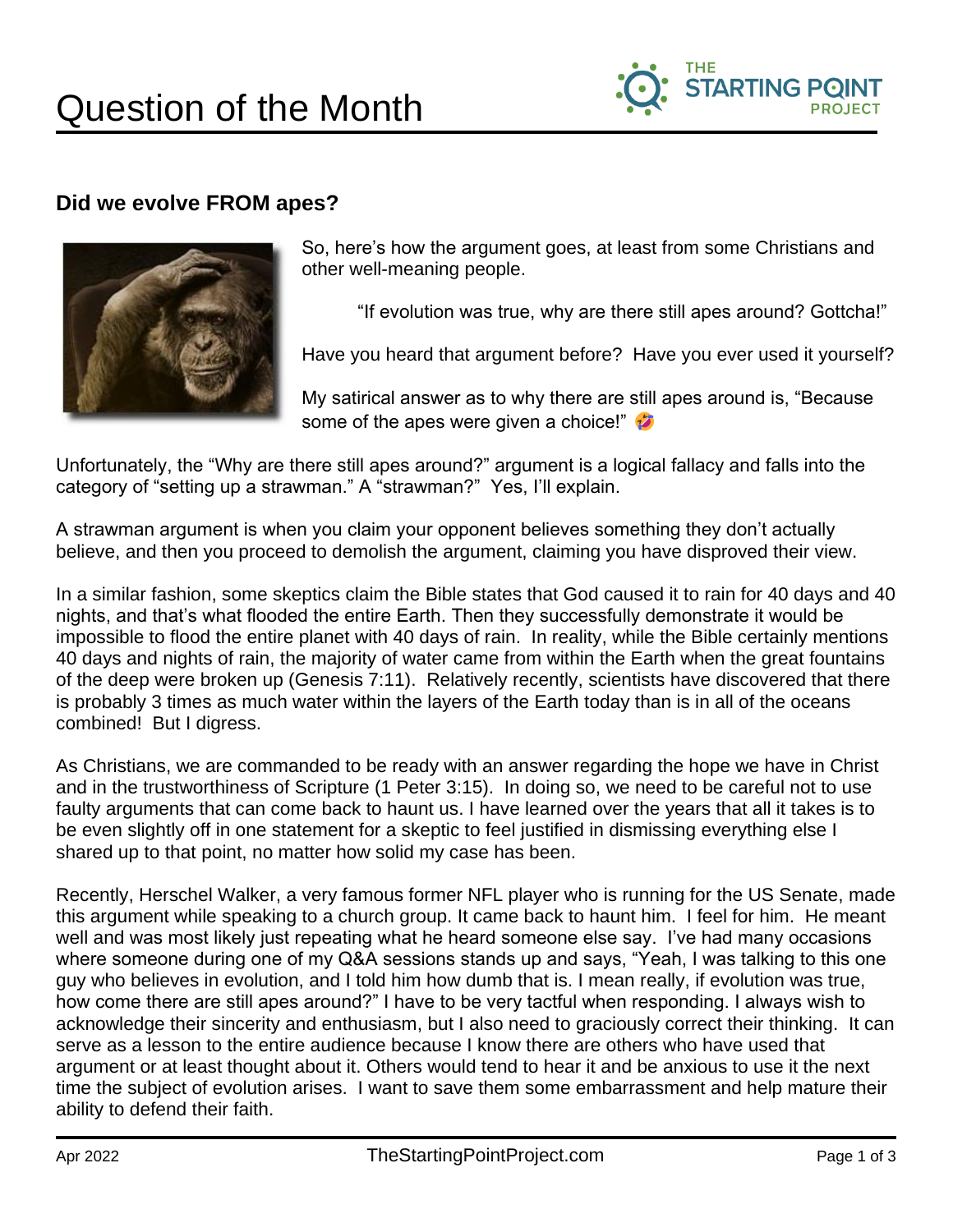

For some, hearing that this is an invalid strawman argument comes as a great disappointment to them because they have used that line of reasoning many times, and it seemed to work so powerfully. Even if the argument seems to be effective, it will just be a matter of time before the skeptic you spoke with finds out the hole in your argument and dismisses your credibility, even regarding other things you shared, including the Gospel message. The skeptic may come to the conclusion that Christianity is based on one false argument after another and is nothing more than a "feel good" blind faith held by those who don't live in the real world and probably also reject science.

As I often do, I am once again focusing on the "bigger picture," not truly intending to address the question of human evolution in any real depth. I have done so in other resources, such as [our DVDs](https://thestartingpointproject.mybigcommerce.com/dvds/) and in two of my books, *[Creation and Evolution: Compatible or in Conflict?](https://thestartingpointproject.mybigcommerce.com/creation-evolution-book/)* and *[Creation to Christ:](https://thestartingpointproject.mybigcommerce.com/creation-to-christ-book/) [The Old Testament in a Nutshell](https://thestartingpointproject.mybigcommerce.com/creation-to-christ-book/)*.

For those of you who have not reviewed these resources, I will briefly summarize a few highlights:

The Fossil Record

- Contrary to popular belief, the fossil record does not support human evolution (or any kind of Darwinian evolution, for that matter).
- Every ape-man you have ever seen falls into one of 3 categories:
	- o A type of ape they tried to make look more human. (Example: Lucy)
	- o A human they tried to make look more like an ape. (Example: Neandertal Man)
	- o A mix of ape and human bones, by mistake or purposeful fraud. (Example: Piltdown Man)

## Genetic Evidence

- The idea that human DNA is 98% identical to chimp DNA is a complete myth! We are at best 80% similar, but maybe only 70%, which equates to 600-900 million differences in our DNA code! Secular scientists know this, but the myth keeps getting perpetuated.
- Evolution has no valid mechanism for producing the astronomical amount of new information needed to allegedly transform an ape-like creature into a human. Mutations are woefully inadequate!

The main thrust of this article is to encourage you to continually sharpen your apologetic knowledge and skills. Don't ever hesitate to admit to someone you don't know the answer to their question. One good reason is that it would be an honest answer. You can always say, "That's a good question. I'm not sure I have a valid or complete response, but if it's one of your biggest questions, I'd be happy to find an answer and get back to you. If it's not that big of a deal, then maybe you could let me know some of your top 3-5 questions and we could tackle those."